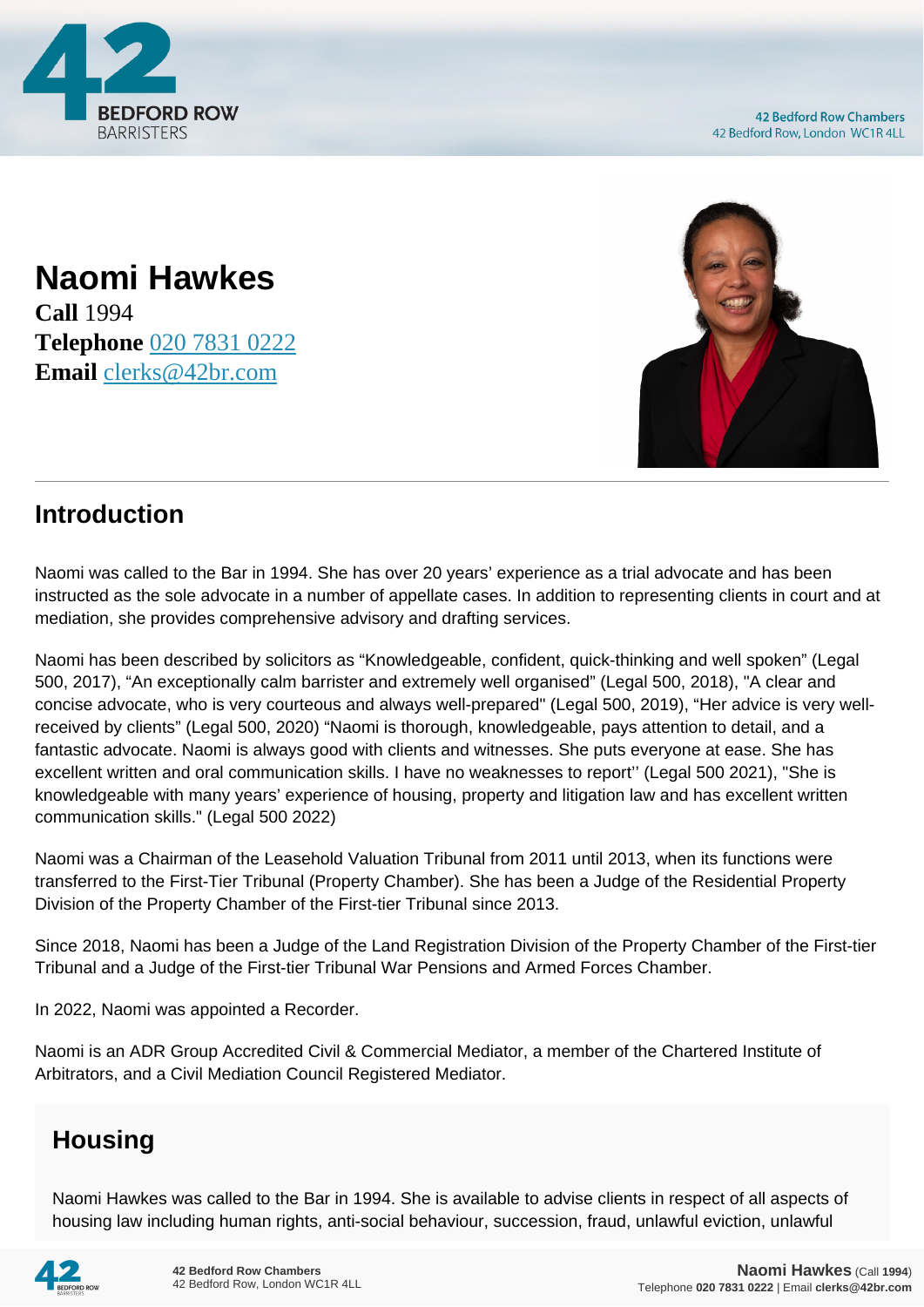

subletting, homelessness and disrepair. Naomi has over 20 years' experience as a trial advocate and has appeared in the Court of Appeal on a number of occasions. In addition to representing clients in court and at mediation, she provides comprehensive advisory and drafting services.

Naomi acts for a wide range of clients, from private individuals to large organisations and she regularly provides in-house training for solicitors.

#### **Selected Cases:**

- London Borough of Lambeth v Chonorowicz [2012] EWHC B23 (QB) (Squatters and Article 8)
- Scinto v London Borough of Newham [2009] EWCA Civ 837 (Right to Buy and Notices to Complete)
- London Borough of Newham v Amrani Kibata [2003] EWCA Civ 1785, (2004) 15 EG 106 (European Convention on Human Rights, Local Government)
- London Borough of Newham v Richard Jones [2002] EWCA Civ 1779 (Housing, Anti-social Behaviour)

#### **Leasehold Enfranchisement**

Naomi Hawkes was called to the Bar in 1994. She is available to advise clients in respect of all aspects of the law relating to leasehold enfranchisement (in cases outside the jurisdiction of the London Panel of the First-Tier Tribunal).

Naomi has approximately 20 years' experience as a trial advocate and has appeared in the Court of Appeal on a number of occasions. In addition to representing clients in court and at mediation, she provides comprehensive advisory and drafting services.

Naomi acts for a wide range of clients, from private individuals to large organisations and she regularly provides in-house training for solicitors.

### **Recent cases**

Proceedings in the High Court, and subsequent related proceedings in the County Court, pursuant to s222 Local Government Act 1972 and s30 Highways Act 1980 to prevent loss of profit to local businesses and severe nuisance to residents from being caused by unauthorised "car cruising" events. The participants amounted to thousands of individuals emanating from a range of different locations.

Litigation concerning the decommissioning of a communal boiler system serving a housing estate comprising 313 properties of mixed tenure.

### **Reported Cases**

• [London Borough of Lambeth v Chonorowicz \[2012\] EWHC B23 \(QB\)](http://www.bailii.org/ew/cases/EWHC/QB/2012/B23.html) (Squatters and Article 8)